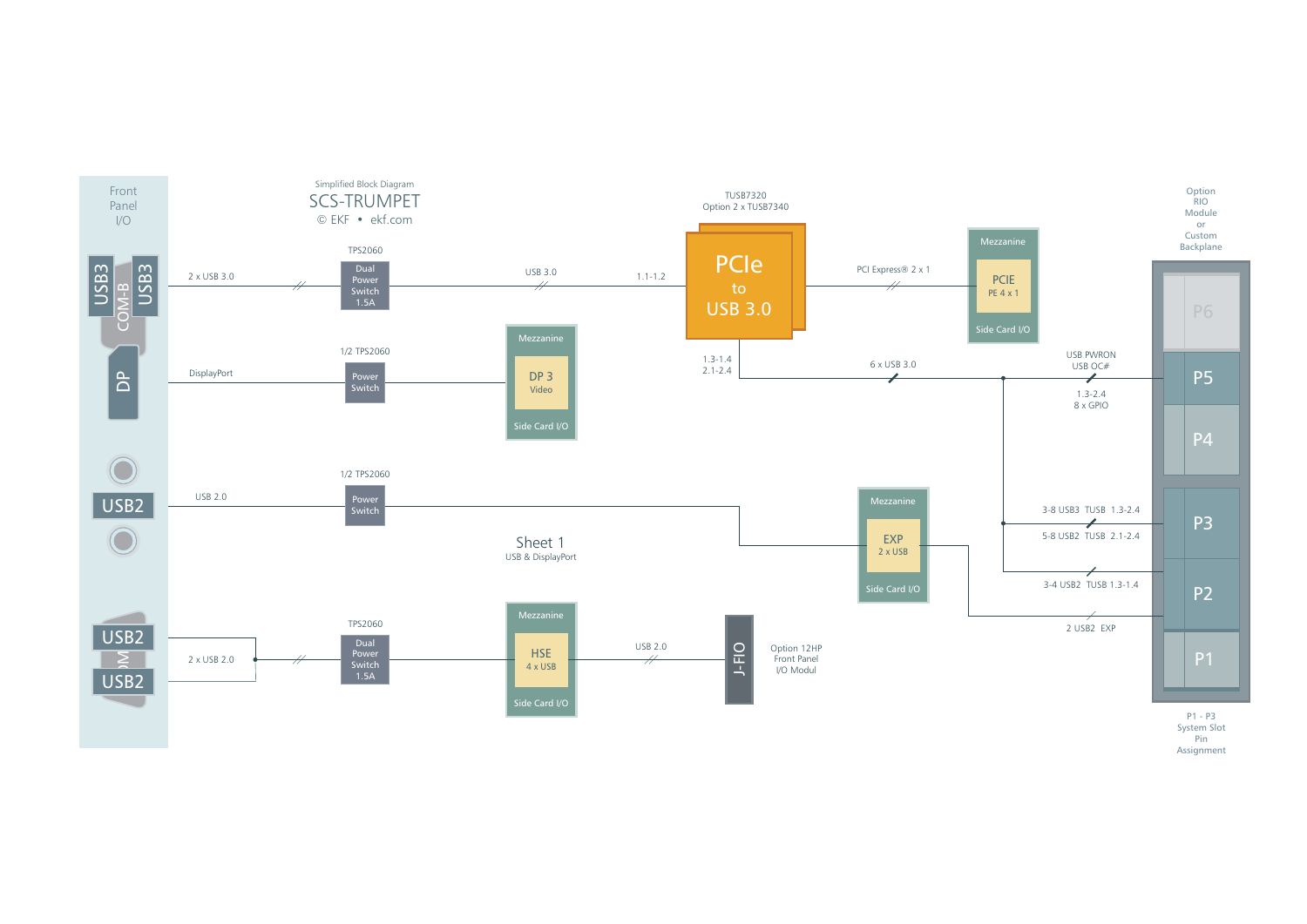

Pin Assignment